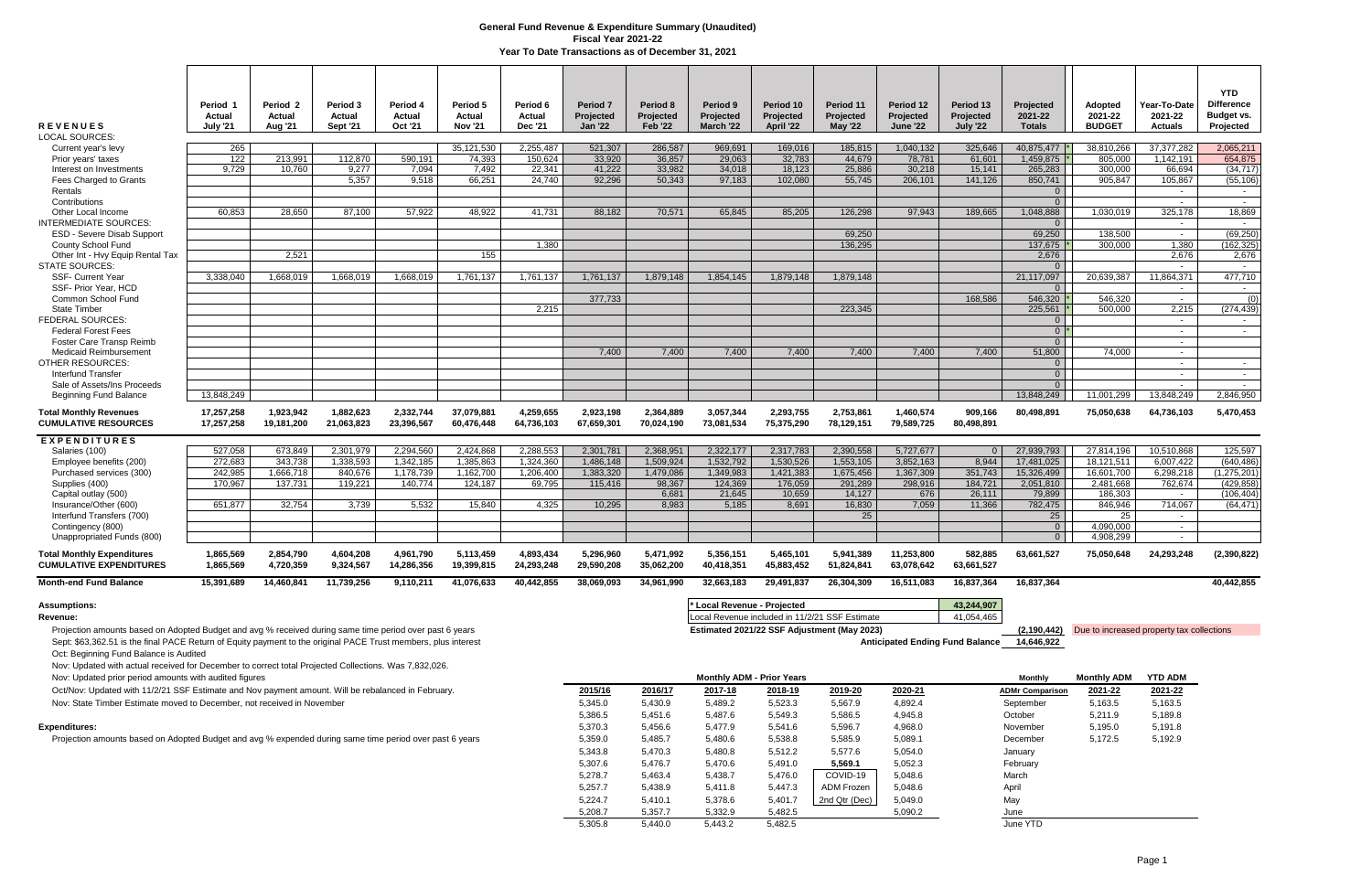## **Lincoln County School District Monthly Comparison - Projected to Actual December 2021**

|                                         |           |           | <b>Actual</b>        |
|-----------------------------------------|-----------|-----------|----------------------|
|                                         |           |           | <b>Compared to</b>   |
| <b>REVENUES</b>                         | Projected | Actual    | Projected            |
| <b>LOCAL SOURCES:</b>                   |           |           |                      |
| <b>Current year's levy</b>              | 2,347,443 | 2,255,487 | $(91, 956)$ *        |
| Prior years' taxes                      | 101,202   | 150,624   | 49,422<br>$\ast$     |
| <b>Interest on Investments</b>          | 43,051    | 22,341    | (20, 710)            |
| <b>Fees Charged to Grants</b>           | 59,188    | 24,740    | (34, 447)            |
| <b>Rentals</b>                          |           |           |                      |
| <b>Contributions</b>                    |           |           |                      |
| <b>Other Local Income</b>               | 72,849    | 41,731    | (31, 118)            |
| <b>INTERMEDIATE SOURCES:</b>            |           |           |                      |
| <b>ESD - Severe Disability Support</b>  | 69,250    |           | (69, 250)            |
| <b>County School Fund</b>               | 163,706   | 1,380     | (162, 326)           |
| <b>Other - Heavy Equip Rental Tax</b>   |           |           |                      |
| <b>STATE SOURCES:</b>                   |           |           |                      |
| <b>SSF- Current Year</b>                | 1,761,137 | 1,761,137 | *<br>$\blacksquare$  |
| <b>SSF- Prior Year</b>                  |           |           | *                    |
| <b>Common School Fund</b>               |           |           | *                    |
| <b>State Timber</b>                     | 276,655   | 2,215     | $\ast$<br>(274, 439) |
| <b>FEDERAL SOURCES:</b>                 |           |           |                      |
| <b>Federal Forest Fees</b>              |           |           | *                    |
| <b>Foster Care Transportation Reimb</b> |           |           |                      |
| <b>Medicaid Reimbursement</b>           | 7,400     |           | (7, 400)             |
| <b>OTHER RESOURCES:</b>                 |           |           |                      |
| <b>Interfund Transfer</b>               |           |           |                      |
| <b>Sale of Assets/Ins Proceeds</b>      |           |           |                      |
| <b>Beginning Fund Balance</b>           |           |           |                      |
| <b>Total Monthly Revenue</b>            | 4,901,880 | 4,259,655 | (642, 225)           |
| EXPENDITURES                            |           |           |                      |

| 2,336,611 | 2,288,553 | (48,058)   |
|-----------|-----------|------------|
| 1,482,162 | 1,324,360 | (157, 802) |
| 1,652,422 | 1,206,400 | (446,022)  |
| 132,648   | 69,795    | (62, 853)  |
| 11,957    |           | (11, 957)  |
| 14,979    | 4,325     | (10, 653)  |
|           |           |            |
|           |           |            |
|           |           |            |
|           |           | (737, 345) |
|           | 5,630,779 | 4,893,434  |

**\*Indicates SSF formula revenue -- excesses are returned to the State** Page 2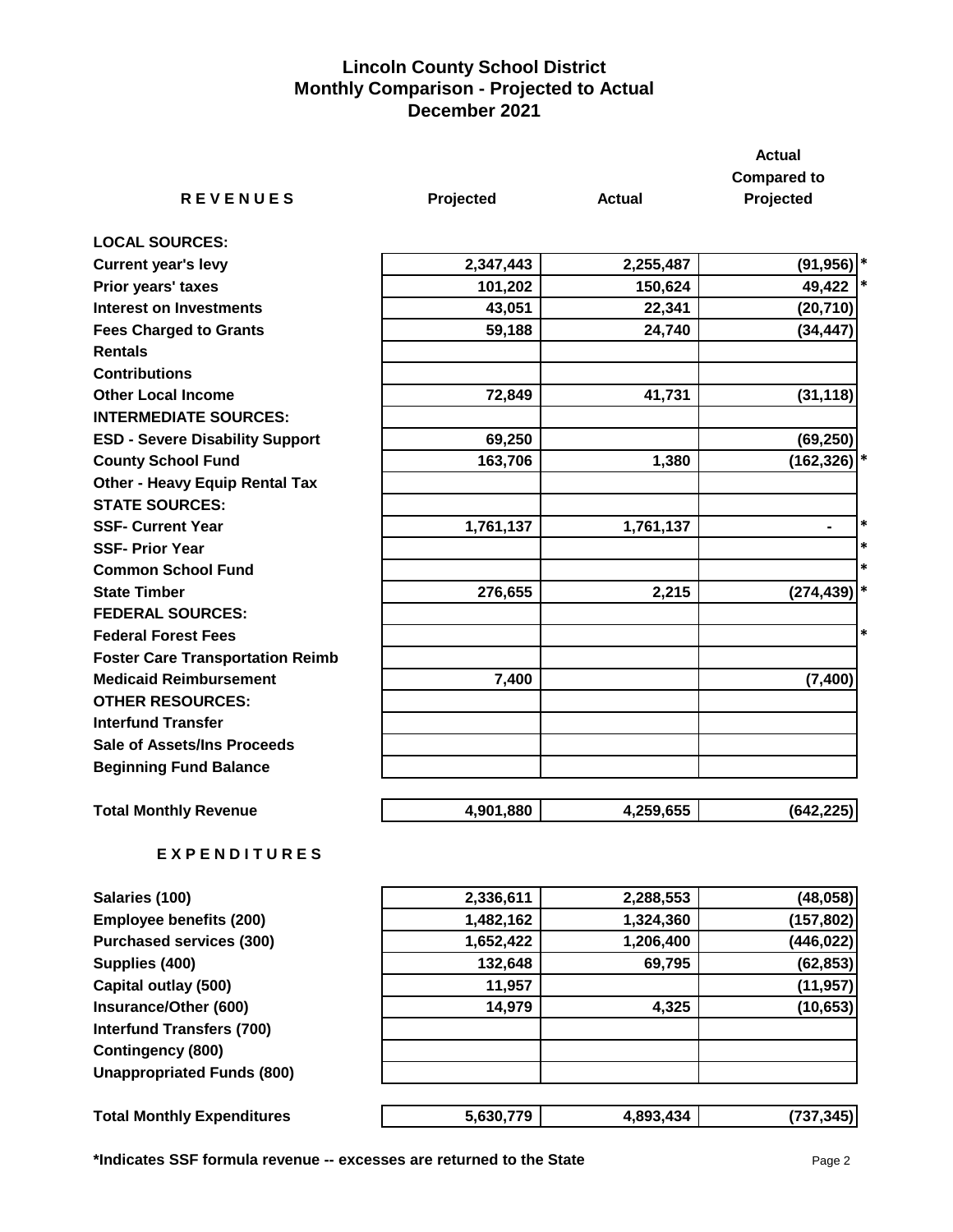### **Lincoln County School District Purchased Services Monthly Comparison December 31, 2021**

|                                                    | July      |    | Aug           | <b>Sept</b>               |   | Oct        |   | Nov        | <b>Dec</b> | Jan | Feb | <b>March</b>   | April | May | June | <b>YTD Total</b> |
|----------------------------------------------------|-----------|----|---------------|---------------------------|---|------------|---|------------|------------|-----|-----|----------------|-------|-----|------|------------------|
| <b>Professional Instruction Svcs</b>               | 598       |    | 30,284        | 20,408                    |   | 86,775     |   | 53,307     | 56,614     |     |     |                |       |     |      | 247,985          |
| <b>Cleaning Services</b>                           | 151,489   |    | 158,246       | 154,868                   |   | 154,868    |   | 154,868    | 154,868    |     |     |                |       |     |      | 929,206          |
| Repairs & Maintenance                              | 12,587    |    | 29,777        | 32,280                    |   | 14,816     |   | 6,086      | 27,458     |     |     |                |       |     |      | 123,004          |
| Rentals                                            | 296       |    | 1,880         | 9,858                     |   |            |   |            |            |     |     |                |       |     |      | 12,034           |
| <b>Utilities</b>                                   | 13,398    | B  | 95,575        | 71,191                    |   | 102,994    |   | 113,591    | 131,061    |     |     |                |       |     |      | 527,810          |
| Transportation                                     |           |    | 122,626       | 127,731                   |   | 348,622    |   | 398,449    | 362,264    |     |     |                |       |     |      | 1,359,691        |
| Travel                                             |           |    | 3,531         | 2,523                     |   | 7,030      |   | 4,326      | 8,607      |     |     |                |       |     |      | 26,017           |
| Telephone                                          | 4,357     |    | 7,418         | 8,355                     |   | 4,337      |   | 13,207     | 8,554      |     |     |                |       |     |      | 46,227           |
| Postage                                            | 4,237     |    | 1,317         | 1,327                     |   | 2,781      |   | 3,276      | 5,261      |     |     |                |       |     |      | 18,199           |
| Advertising                                        |           |    | 15            | 895                       |   |            |   |            |            |     |     |                |       |     |      | 910              |
| Printing & Binding                                 | 5,235     |    | 17,683        | 11,440                    |   | 13,018     |   | 6,351      | 16,382     |     |     |                |       |     |      | 70,110           |
| Data Lines                                         |           |    | 89            | 117                       |   | 89         |   | 89         | 89         |     |     |                |       |     |      | 473              |
| <b>Charter School Payments</b>                     |           | C  | 1,165,121     | 388,616                   | D | 431,505    |   | 412,642    | 412,642    |     |     |                |       |     |      | 2,810,526        |
| Tuition                                            |           |    |               |                           |   |            |   |            |            |     |     |                |       |     |      |                  |
| <b>Audit Services</b>                              |           | E. | 11,270        |                           |   | 1,200      | Е | (11, 270)  | 15,050     |     |     |                |       |     |      | 16,250           |
| <b>Legal Services</b>                              |           |    | 7,275         | 7,543                     |   | 6,145      |   | 6,157      | 3,623      |     |     |                |       |     |      | 30,742           |
| <b>Architect/Engineer Services</b>                 |           |    |               |                           |   |            |   |            |            |     |     |                |       |     |      |                  |
| <b>Negotiation/Labor Consulting</b><br><b>Svcs</b> |           |    |               |                           |   |            |   |            |            |     |     |                |       |     |      |                  |
| <b>Management Services</b>                         |           |    |               |                           |   |            |   |            |            |     |     |                |       |     |      |                  |
| Data Processing/Tech Svcs                          | 500       |    | 3,000         |                           |   | 3,000      |   | 1,500      |            |     |     |                |       |     |      | 8,000            |
| <b>Election Services</b>                           |           |    | 37            |                           |   |            |   |            |            |     |     |                |       |     |      | $\overline{37}$  |
| <b>Other General Prof Svcs</b>                     | 50,288    |    | 11,575        | 3,525                     |   | 1,589      |   | 122        | 3,928      |     |     |                |       |     |      | 71,027           |
| <b>Total Purchased Services</b>                    | 242,985   |    | 1,666,718     | 840,676                   |   | 1,178,769  |   | 1,162,700  | 1,206,400  |     |     | $\blacksquare$ |       |     |      | 6,298,248        |
|                                                    |           |    |               |                           |   |            |   |            |            |     |     |                |       |     |      |                  |
| <b>For Reference Only:</b>                         |           |    |               |                           |   |            |   |            |            |     |     |                |       |     |      |                  |
| Less Transportation                                |           |    |               | $(122, 626)$ $(127, 731)$ |   | (348, 622) |   | (398, 449) | (362, 264) |     |     |                |       |     |      |                  |
| Less Charter School                                |           |    |               |                           |   |            |   |            |            |     |     |                |       |     |      |                  |
| Payments                                           |           |    | (1, 165, 121) | (388, 616)                |   | (431, 505) |   | (412, 642) | (412, 642) |     |     |                |       |     |      |                  |
| <b>Balance of Purchased</b><br><b>Services</b>     | 242,985 A |    | 378,971       | 324,329                   |   | 398,642    |   | 351,609    | 431,494    |     |     |                |       |     |      |                  |
|                                                    |           |    |               |                           |   |            |   |            |            |     |     |                |       |     |      |                  |

**Notes:**

A: Removing Transportation & Charter Payments with their irregular payment patterns from the totals smooths the monthly totals for comparison purposes. For Reference Only.

B: June bills are paid from prior year budget. July bills are paid in August.

C: July Charter payments paid in August. July was \$776,505, August was \$388,616. Double payment in July to frontload, no payment in May.

D: Recalculated LCCT payments for July - October due to increase in actual ADM vs budgeted ADM

E: Prior Year Audit expense, moved to Accounts Payable in Prior Year's Financial Report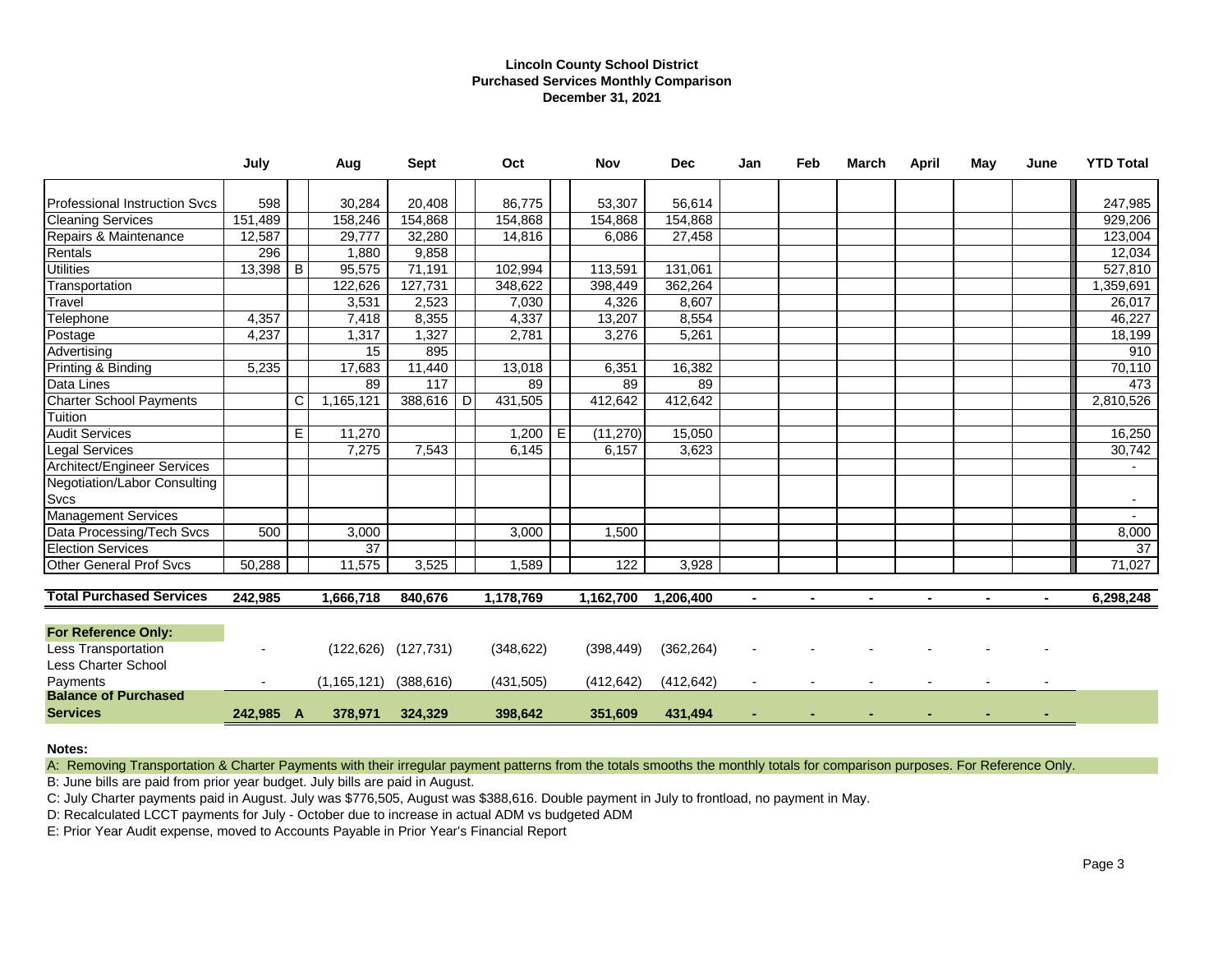|                                                             | <b>Budget</b> | Encumb'd  | <b>YTD Actual</b> | Remaining     |                           |
|-------------------------------------------------------------|---------------|-----------|-------------------|---------------|---------------------------|
| <b>Special Revenues &amp; Grants</b><br>(200-285 & 900-994) |               |           |                   |               | <b>Pre-School Promise</b> |
| Revenues:                                                   |               |           |                   |               | Revenues:                 |
| Local                                                       | 625,708       |           | 570,203           | 55,505        | <b>State</b>              |
| Intermediate                                                |               |           |                   |               | Beg. Fund Balance         |
| <b>State</b>                                                | 5,648,820     |           | 1,065,759         | 4,583,060     | <b>Total Revenues</b>     |
| Federal                                                     | 24,373,186    |           | 1,705,269         | 22,667,917    |                           |
| <b>Fund Tfrs/Asset Sales</b>                                | 914,012       |           |                   |               | Expenditures:             |
| Beg. Fund Balance *                                         |               |           | 1,160,133         | (1, 160, 133) | Instruction               |
| <b>Total Revenues</b>                                       | 31,561,726    |           | 4,501,365         | 27,060,361    | <b>Support Services</b>   |
|                                                             |               |           |                   |               | Enterprise                |
| Expenditures:                                               |               |           |                   |               | Facilities Acq & Co       |
| Instruction                                                 | 10,977,611    | 3,517,471 | 1,650,857         | 5,809,283     | <b>End Fund Balance</b>   |
| <b>Support Services</b>                                     | 7,156,191     | 2,034,150 | 1,693,155         | 3,428,885     | <b>Total Expenditures</b> |
| Enterprise                                                  | 873,889       | 94,847    | 83,683            | 695,359       | <b>Fund Balance</b>       |
| Facilities Acq & Const                                      | 7,831,878     | 1,292,305 | 1,205,496         | 5,334,077     |                           |
| End Fund Bal/Tfrs                                           | 4,722,157     |           |                   | 4,722,157     |                           |
| <b>Total Expenditures</b>                                   | 31,561,726    | 6,938,774 | 4,633,191         | 19,989,761    | Student Investment /      |
| <b>Fund Balance</b>                                         |               |           | (131, 826)        |               | Revenues:                 |
|                                                             |               |           |                   |               | <b>State</b>              |
| <b>Indigenous Peoples (286)</b>                             |               |           |                   |               | Beg. Fund Balance         |
| Revenues:                                                   |               |           |                   |               | <b>Total Revenues</b>     |
| Local                                                       |               |           |                   |               |                           |
| <b>Fund Tfrs/Asset Sales</b>                                |               |           | 3,316             | (3,316)       | Expenditures:             |
| Beg. Fund Balance*                                          |               |           |                   | 0             | Instruction               |
| <b>Total Revenues</b>                                       | $\Omega$      | $\Omega$  | 3,316             | (3, 316)      | <b>Support Services</b>   |
|                                                             |               |           |                   |               | Enterprise                |
| Expenditures:                                               |               |           |                   |               | Facilities Acq & Co       |
| Instruction                                                 |               |           |                   | 0             | <b>End Fund Balance</b>   |
| <b>Support Services</b>                                     |               |           |                   |               | <b>Total Expenditures</b> |
| <b>End Fund Balance</b>                                     |               |           |                   |               | <b>Fund Balance</b>       |
| <b>Total Expenditures</b>                                   | $\mathbf 0$   | 0         | $\mathbf 0$       | 0             |                           |
| <b>Fund Balance</b>                                         |               |           | 3,316             |               | Curriculum (290)          |
|                                                             |               |           |                   |               | Revenues:                 |
|                                                             |               |           |                   |               | <b>Transfers</b>          |
| <b>Musical Instruments (287)</b>                            |               |           |                   |               | Beg. Fund Balance         |
| Revenues:                                                   |               |           |                   |               | <b>Total Revenues</b>     |
| Transfers                                                   |               |           |                   | 0             |                           |
| Beg. Fund Balance*                                          | 300,000       |           | 296,300           | 3,700         | Expenditures:             |
| <b>Total Revenues</b>                                       | 300,000       |           | 296,300           | 3,700         | Instruction               |
|                                                             |               |           |                   |               | <b>Support Services</b>   |
| Expenditures:                                               |               |           |                   |               | <b>End Fund Balance</b>   |
| Instruction                                                 | 300,000       | 47,903    | 76,393            | 175,704       | <b>Total Expenditures</b> |
| <b>Support Services</b>                                     |               |           |                   |               | <b>Fund Balance</b>       |
| <b>End Fund Balance</b>                                     |               |           |                   |               |                           |
| <b>Total Expenditures</b>                                   | 300,000       | 47,903    | 76,393            | 175,704       |                           |
| <b>Fund Balance</b>                                         |               |           | 219.907           |               |                           |

|                                                             | <b>Budget</b>  | Encumb'd       | <b>YTD Actual</b> | Remaining     |                                         | <b>Budget</b> | Encumb'd     | <b>YTD Actual</b> | Remaining |                                             | <b>Budget</b> | Encumb'd | <b>YTD Actual</b> | <b>Remaining</b> |
|-------------------------------------------------------------|----------------|----------------|-------------------|---------------|-----------------------------------------|---------------|--------------|-------------------|-----------|---------------------------------------------|---------------|----------|-------------------|------------------|
| <b>Special Revenues &amp; Grants</b><br>(200-285 & 900-994) |                |                |                   |               | Pre-School Promise (288)                |               |              |                   |           | Small Schools Grant (291) WHS & Toledo 7-12 |               |          |                   |                  |
| Revenues:                                                   |                |                |                   |               | Revenues:                               |               |              |                   |           | Revenues:                                   |               |          |                   |                  |
| Local                                                       | 625,708        |                | 570,203           | 55,505        | State                                   | 445,500       |              |                   | 445,500   | Local                                       | 2,000         |          | 463               | 1,537            |
| Intermediate                                                |                |                |                   |               | Beg. Fund Balance*                      |               |              |                   |           | State                                       | 71,623        |          |                   | 71,623           |
| State                                                       | 5,648,820      |                | 1,065,759         | 4,583,060     | <b>Total Revenues</b>                   | 445,500       |              |                   | 445,500   | Beg. Fund Balance                           | 187,582       |          | 183,526           | 4,056            |
| Federal                                                     | 24,373,186     |                | 1,705,269         | 22,667,917    |                                         |               |              |                   |           | <b>Total Revenues</b>                       | 261,205       |          | 183,988           | 77,217           |
| Fund Tfrs/Asset Sales                                       | 914,012        |                |                   |               | Expenditures:                           |               |              |                   |           |                                             |               |          |                   |                  |
| Beg. Fund Balance                                           |                |                | 1,160,133         | (1, 160, 133) | Instruction                             | 384,187       | 205,904      | 127,226           | 51,057    | Expenditures:                               |               |          |                   |                  |
| <b>Total Revenues</b>                                       | 31,561,726     |                | 4,501,365         | 27,060,361    | <b>Support Services</b>                 | 59,313        | 24,750       | 12,439            | 22,124    | Instruction                                 | 79,964        | 13,060   | 13,106            | 53,798           |
|                                                             |                |                |                   |               | Enterprise                              | 2,000         |              | 290               | 1,710     | <b>Support Services</b>                     | 107,618       |          | 300               | 107,318          |
| Expenditures:                                               |                |                |                   |               | Facilities Acq & Const                  |               |              |                   |           | Enterprise                                  |               |          |                   |                  |
| Instruction                                                 | 10,977,611     | 3,517,471      | 1,650,857         | 5,809,283     | <b>End Fund Balance</b>                 |               |              |                   |           | Facilities Acq & Const                      |               |          |                   |                  |
| <b>Support Services</b>                                     | 7,156,191      | 2,034,150      | 1,693,155         | 3,428,885     | <b>Total Expenditures</b>               | 445,500       | 230,655      | 139,955           | 74,890    | <b>End Fund Balance</b>                     | 73,623        |          |                   |                  |
| Enterprise                                                  | 873,889        | 94,847         | 83,683            | 695,359       | <b>Fund Balance</b>                     |               |              | $(139,955)$ ***   |           | <b>Total Expenditures</b>                   | 261,205       | 13,060   | 13,406            | 234,739          |
| Facilities Acq & Const                                      | 7,831,878      | 1,292,305      | 1,205,496         | 5,334,077     |                                         |               |              |                   |           | <b>Fund Balance</b>                         |               |          | 170,582           |                  |
| End Fund Bal/Tfrs                                           | 4,722,157      |                |                   | 4,722,157     |                                         |               |              |                   |           |                                             |               |          |                   |                  |
| <b>Total Expenditures</b>                                   | 31,561,726     | 6,938,774      | 4,633,191         | 19,989,761    | <b>Student Investment Account (289)</b> |               |              |                   |           | <b>High School Success (292)</b>            |               |          |                   |                  |
| <b>Fund Balance</b>                                         |                |                | (131, 826)        |               | Revenues:                               |               |              |                   |           | Revenues:                                   |               |          |                   |                  |
|                                                             |                |                |                   |               | <b>State</b>                            | 4,559,479     |              | 235,598           | 4,323,881 | State                                       | 1,704,255     |          | 233,545           | 1,470,710        |
| <b>Indigenous Peoples (286)</b>                             |                |                |                   |               | Beg. Fund Balance*                      |               |              |                   |           | Beg. Fund Balance '                         |               |          |                   |                  |
| Revenues:                                                   |                |                |                   |               | <b>Total Revenues</b>                   | 4,559,479     |              | 235,598           | 4,323,881 | <b>Total Revenues</b>                       | 1,704,255     |          | 233,545           | 1,470,710        |
| Local                                                       |                |                |                   |               |                                         |               |              |                   |           |                                             |               |          |                   |                  |
| Fund Tfrs/Asset Sales                                       |                |                | 3,316             | (3,316)       | Expenditures:                           |               |              |                   |           | Expenditures:                               |               |          |                   |                  |
| Beg. Fund Balance*                                          |                |                |                   | $\Omega$      | Instruction                             | 1,850,227     | 804,334      | 562,036           | 483,857   | Instruction                                 | 881,596       | 200,329  | 301,381           | 379,885          |
| <b>Total Revenues</b>                                       | $\Omega$       | $\overline{0}$ | 3,316             | (3,316)       | <b>Support Services</b>                 | 2,709,253     | 1,201,575    | 767,778           | 739,899   | <b>Support Services</b>                     | 742,659       | 273,959  | 260,080           | 208,620          |
|                                                             |                |                |                   |               | Enterprise                              |               |              |                   |           | Enterprise                                  | 20000         |          |                   | 20,000           |
| Expenditures:                                               |                |                |                   |               | Facilities Acq & Const                  |               |              |                   |           | Facilities Acq & Const                      | 60,000        |          | 1,619             | 58,381           |
| Instruction                                                 |                |                |                   | $\mathbf 0$   | <b>End Fund Balance</b>                 |               |              |                   |           | <b>End Fund Balance</b>                     |               |          |                   |                  |
| <b>Support Services</b>                                     |                |                |                   |               | <b>Total Expenditures</b>               | 4,559,479     | 2,005,909    | 1,329,814         | 1,223,756 | <b>Total Expenditures</b>                   | 1,704,255     | 474,288  | 563,080           | 666,886          |
| <b>End Fund Balance</b>                                     |                |                |                   |               | <b>Fund Balance</b>                     |               |              | $(1,094,216)$ *** |           | <b>Fund Balance</b>                         |               |          | (329, 535)        |                  |
| <b>Total Expenditures</b>                                   | $\overline{0}$ | $\overline{0}$ | $\Omega$          | 0             |                                         |               |              |                   |           |                                             |               |          |                   |                  |
| <b>Fund Balance</b>                                         |                |                | 3,316             |               | Curriculum (290)                        |               |              |                   |           | <b>Building Maintenance</b>                 |               |          |                   |                  |
|                                                             |                |                |                   |               | Revenues:                               |               |              |                   |           | (293)                                       |               |          |                   |                  |
|                                                             |                |                |                   |               | <b>Transfers</b>                        |               |              |                   | $\Omega$  | Revenues:                                   |               |          |                   |                  |
| <b>Musical Instruments (287)</b>                            |                |                |                   |               | Beg. Fund Balance*                      | 600,000       |              | 900,000           | (300,000) | Local                                       | 705,000       |          | 5,720             | 699,280          |
| Revenues:                                                   |                |                |                   |               | <b>Total Revenues</b>                   | 600,000       |              | 900,000           | (300,000) | State                                       |               |          |                   |                  |
| Transfers                                                   |                |                |                   | $\mathbf 0$   |                                         |               |              |                   |           | Federal                                     |               |          |                   |                  |
| Beg. Fund Balance*                                          | 300,000        |                | 296,300           | 3,700         | Expenditures:                           |               |              |                   |           | Fund Tfrs/Asset Sales                       |               |          |                   | 0                |
| <b>Total Revenues</b>                                       | 300,000        |                | 296,300           | 3,700         | Instruction                             | 600,000       |              |                   | 600,000   | Beg. Fund Balance *                         | 1,288,152     |          | 1,868,723         | (580, 571)       |
|                                                             |                |                |                   |               | <b>Support Services</b>                 |               |              |                   |           | <b>Total Revenues</b>                       | 1,993,152     |          | 1,874,443         | 118,709          |
| Expenditures:                                               |                |                |                   |               | End Fund Balance                        |               |              |                   |           |                                             |               |          |                   |                  |
| Instruction                                                 | 300,000        | 47,903         | 76,393            | 175,704       | <b>Total Expenditures</b>               | 600,000       | $\mathbf{0}$ | - ೧               | 600,000   | Expenditures:                               |               |          |                   |                  |
| <b>Support Services</b>                                     |                |                |                   |               | <b>Fund Balance</b>                     |               |              | 900,000           |           | <b>Support Services</b>                     | 350,000       | 6,000    | 128,972           | 215,028          |
| <b>End Fund Balance</b>                                     |                |                |                   |               |                                         |               |              |                   |           | Enterprise                                  |               |          |                   |                  |
| <b>Total Expenditures</b>                                   | 300,000        | 47,903         | 76,393            | 175,704       |                                         |               |              |                   |           | Facilities Acq & Const                      | 1,643,152     | 25,361   | 1,146,154         | 471,638          |
| <b>Fund Balance</b>                                         |                |                | 219,907           |               |                                         |               |              |                   |           | End Fund Bal/Tfrs                           |               |          |                   |                  |
|                                                             |                |                |                   |               |                                         |               |              |                   |           | <b>Total Expenditures</b>                   | 1,993,152     | 31,361   | 1,275,126         | 686,666          |
|                                                             |                |                |                   |               |                                         |               |              |                   |           | <b>Fund Balance</b>                         |               |          | 599,317           |                  |

 **\* Beginning Fund Balances are Audited** Page 4

 **\*\* Fund Balances do NOT include encumbered expenditures**

**\*\*\* Reimbursement Basis Grants, revenue received after funds expended, negative or low fund balance is normal**

# **LINCOLN COUNTY SCHOOL DISTRICT 2021-22 SPECIAL REVENUE FUNDS FINANCIAL STATEMENTS as of DECEMBER 31, 2021 UNAUDITED**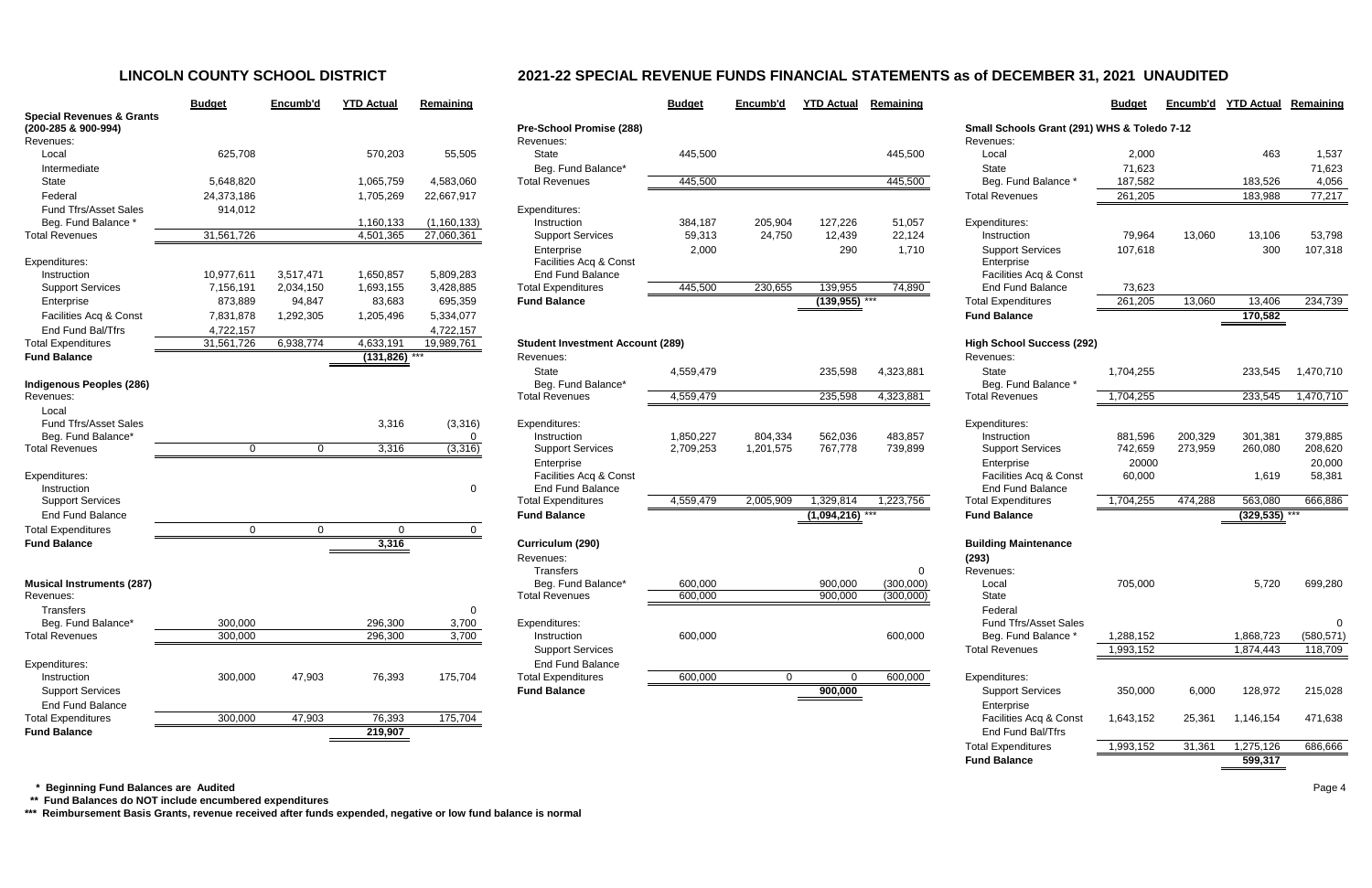# **LINCOLN COUNTY SCHOOL DISTRICT 2021-22 SPECIAL REVENUE FUNDS FINANCIAL STATEMENTS as of DECEMBER 31, 2021 UNAUDITED**

|                                     | <b>Budget</b> | Encumb'd       | <b>YTD Actual</b> | Remaining   |                                        | <b>Budget</b> | Encumb'd | <b>YTD Actual</b> | Remaining   |                                                | <b>Budget</b> | Encumb'd | <b>YTD Actual</b> | Remaining  |
|-------------------------------------|---------------|----------------|-------------------|-------------|----------------------------------------|---------------|----------|-------------------|-------------|------------------------------------------------|---------------|----------|-------------------|------------|
| Food Services (294)                 |               |                |                   |             | <b>Vehicle Replacement (299)</b>       |               |          |                   |             | <b>Future Property Purchases Reserve (420)</b> |               |          |                   |            |
| Revenues:                           |               |                |                   |             | Revenues:                              |               |          |                   |             | Revenues:                                      |               |          |                   |            |
| Local                               | 135,050       |                | 27,761            | 107,289     | Local                                  | 83,000        |          | 269               | 82,731      | Local                                          |               |          |                   |            |
| State                               | 120,000       |                | 19,162            | 100,838     | Sale of Assets                         |               |          | 14,200            | (14,200)    | <b>Fund Tfrs/Asset Sales</b>                   | 5             |          |                   |            |
| Federal                             | 4,559,937     |                | 780,756           | 3,779,181   | Beg. Fund Balance *                    | 93,115        |          | 111,820           | (18, 705)   | Beg. Fund Balance                              |               |          |                   |            |
| Beg. Fund Balance                   | 800,000       |                | 1,138,448         | (338, 448)  | <b>Total Revenues</b>                  | 176,115       |          | 126,289           | 49,826      | <b>Total Revenues</b>                          | 5             |          |                   |            |
| <b>Total Revenues</b>               | 5,614,987     |                | 1,966,127         | 3,648,860   |                                        |               |          |                   |             |                                                |               |          |                   |            |
|                                     |               |                |                   |             | Expenditures:                          |               |          |                   |             | Expenditures:                                  |               |          |                   |            |
| Expenditures:                       |               |                |                   |             | <b>Support Services</b>                | 176,115       | 17,472   | 20,326            | 138,317     | Facilities Acq & Const                         | 5             |          |                   |            |
| <b>Support Services</b>             | 107,181       | 53,427         | 53,589            | 165         | <b>End Fund Balance</b>                |               |          |                   |             | <b>End Fund Balance</b>                        |               |          |                   |            |
| Enterprise                          | 4,857,806     | 3,276,764      | 820,982           | 760,060     | <b>Total Expenditures</b>              | 176,115       | 17,472   | 20,326            | 138,317     | <b>Total Expenditures</b>                      | -5            |          |                   | 5          |
| Facilities Acq & Const              | 400,000       |                |                   | 400,000     | <b>Fund Balance</b>                    |               |          | 105,963           |             | <b>Fund Balance</b>                            |               |          |                   |            |
| <b>End Fund Balance</b>             | 250,000       |                |                   | 250,000     |                                        |               |          |                   |             |                                                |               |          |                   |            |
| <b>Total Expenditures</b>           | 5,614,987     | 3,330,191      | 874,571           | 1,410,225   |                                        |               |          |                   |             |                                                |               |          |                   |            |
| <b>Fund Balance</b>                 |               |                | $1,091,556$ ***   |             | <b>PERS Bonds Debt Service (320)</b>   |               |          |                   |             | Dental/Vision Self Insurance (610)             |               |          |                   |            |
|                                     |               |                |                   |             | Revenues:                              |               |          |                   |             | Revenues:                                      |               |          |                   |            |
| <b>Student Activities (295)</b>     |               |                |                   |             | Local                                  | 6,473,996     |          | 2,288,271         | 4,185,725   | Local                                          | 951,000       |          | 344,717           | 606,283    |
| Revenues:                           |               |                |                   |             | Beg. Fund Balance *                    | 9,471,819     |          | 9,256,643         | 215,176     | Beg. Fund Balance *                            | 805,800       |          | 929,070           | (123, 270) |
| Local                               | 1,300,000     |                | 285,194           | 1,014,806   | <b>Total Revenues</b>                  | 15,945,815    |          | 11,544,914        | 4,400,901   | <b>Total Revenues</b>                          | 1,756,800     |          | 1,273,787         | 483,013    |
|                                     |               |                |                   |             |                                        |               |          |                   |             |                                                |               |          |                   |            |
| Beg. Fund Balance                   | 737,000       |                | 1,039,356         | (302, 356)  |                                        |               |          |                   |             |                                                |               |          |                   |            |
| <b>Total Revenues</b>               | 2,037,000     |                | 1,324,549         | 712,451     | Expenditures:                          |               |          |                   |             | Expenditures:                                  |               |          |                   |            |
|                                     |               |                |                   |             | <b>Debt Service</b>                    | 5,566,885     |          | 775,943           | 4,790,942   | <b>Support Services</b>                        | 1,114,530     |          | 377,391           | 737,139    |
| Expenditures:                       |               |                |                   |             | <b>End Fund Balance</b>                | 10,378,930    |          |                   | 10,378,930  | <b>End Fund Balance</b>                        | 642,270       |          |                   | 642,270    |
| Instruction                         | 1,232,000     | 48,583         | 362,251           | 821,166     | <b>Total Expenditures</b>              | 15,945,815    |          | 775,943           | 15,169,872  | <b>Total Expenditures</b>                      | 1,756,800     | $\Omega$ | 377,391           | 1,379,409  |
| <b>Support Services</b>             | 85,000        | 16             | 4,111             | 80,873      | <b>Fund Balance</b>                    |               |          | 10,768,971        |             | <b>Fund Balance</b>                            |               |          | 896,396           |            |
| Enterprise                          | 20000         | 14             | 13,339            | 6,646       |                                        |               |          |                   |             |                                                |               |          |                   |            |
| <b>End Fund Balance</b>             | 700,000       |                |                   | 700,000     |                                        |               |          |                   |             |                                                |               |          |                   |            |
| <b>Total Expenditures</b>           | 2,037,000     | 48,613         | 379,702           | 1,608,685   |                                        |               |          |                   |             |                                                |               |          |                   |            |
| <b>Fund Balance</b>                 |               |                | 944,848           |             | GO Bonds Debt Service (330 & 331)      |               |          |                   |             | <b>District Medical Group HRA (620)</b>        |               |          |                   |            |
|                                     |               |                |                   |             | Revenues:                              |               |          |                   |             | Revenues:                                      |               |          |                   |            |
| <b>Outdoor School for All (296)</b> |               |                |                   |             | Local                                  | 5,946,430     |          | 5,443,652         | 502,778     | Local                                          | 766,500       |          | 259,383           | 507,117    |
| Revenues:                           |               |                |                   |             | <b>Intermediate Sources</b>            | 1,435,955     |          | 372               | 1,435,583   | Beg. Fund Balance                              | 1,095,565     |          | 1,091,573         | 3,992      |
| State                               | 147,533       |                |                   | 147,533     | Beg. Fund Balance *                    |               |          | 1,775,707         | (1,775,707) | <b>Total Revenues</b>                          | 1,862,065     |          | 1,350,955         | 511,110    |
| <b>Total Revenues</b>               | 147,533       |                | $\overline{0}$    | 147,533     | <b>Total Revenues</b>                  | 7,382,385     |          | 7,219,730         | 162,655     |                                                |               |          |                   |            |
|                                     |               |                |                   |             |                                        |               |          |                   |             | Expenditures:                                  |               |          |                   |            |
| Expenditures:                       |               |                |                   |             | Expenditures:                          |               |          |                   |             | <b>Support Services</b>                        | 583,400       | 27,920   | 140,052           | 415,428    |
| Instruction                         | 147,533       |                | 24,300            | 123,233     | Debt Service                           | 6,053,353     |          | 725,600           | 5,327,753   | <b>End Fund Balance</b>                        | 1,278,665     |          |                   | 1,278,665  |
| <b>Support Services</b>             |               |                |                   | 0           | <b>End Fund Balance</b>                | 1,329,032     |          |                   | 1,329,032   | <b>Total Expenditures</b>                      | 1,862,065     | 27,920   | 140,052           | 1,694,093  |
| <b>Total Expenditures</b>           | 147,533       | $\overline{0}$ | 24,300            | 123,233     | <b>Total Expenditures</b>              | 7,382,385     |          | 725,600           | 6,656,785   | <b>Fund Balance</b>                            |               |          | 1,210,903         |            |
| <b>Fund Balance</b>                 |               |                | $(24,300)$ ***    |             | <b>Fund Balance</b>                    |               |          | 6,494,130         |             |                                                |               |          |                   |            |
|                                     |               |                |                   |             |                                        |               |          |                   |             |                                                |               |          |                   |            |
| Technology (298)                    |               |                |                   |             | <b>Capital Construction Fund (405)</b> |               |          |                   |             |                                                |               |          |                   |            |
| Revenues:                           |               |                |                   |             | Revenues:                              |               |          |                   |             |                                                |               |          |                   |            |
| Local                               | 500,095       |                | 81,367            | 418,728     | Local                                  | 490,000       |          | 310,280           | 179,720     |                                                |               |          |                   |            |
| Local - Tech Fees                   |               |                | 25,805            | (25, 805)   | Beg. Fund Balance *                    | 720,000       |          | 982,243           | (262, 243)  |                                                |               |          |                   |            |
| Transfers                           |               |                |                   | $\mathbf 0$ | <b>Total Revenues</b>                  | 1,210,000     |          | 1,292,523         | (82, 523)   |                                                |               |          |                   |            |
| Beg. Fund Balance*                  | 841,675       |                | 964,836           | (123, 161)  |                                        |               |          |                   |             |                                                |               |          |                   |            |
| <b>Total Revenues</b>               | 1,341,770     |                | 1,072,008         | 269,762     | Expenditures:                          |               |          |                   |             |                                                |               |          |                   |            |
|                                     |               |                |                   |             | <b>Support Services</b>                |               |          |                   |             |                                                |               |          |                   |            |
| Expenditures:                       |               |                |                   |             | Facilities Acq & Const                 | 1,210,000     | 13,880   | 19,672            | 1,176,448   |                                                |               |          |                   |            |
| Instruction                         | 52,500        |                |                   | 52,500      | <b>End Fund Balance</b>                |               |          |                   |             |                                                |               |          |                   |            |
| <b>Support Services</b>             | 852,680       | 113,745        | 271,655           | 467,280     | <b>Total Expenditures</b>              | 1,210,000     | 13,880   | 19,672            | 1,176,448   |                                                |               |          |                   |            |
| End Fund Bold                       | 126 E00       |                |                   | 126 E00     | Eund Delenes                           |               |          | 1.272051          |             |                                                |               |          |                   |            |

|                                     | <b>Budget</b> | Encumb'd  | <b>YTD Actual</b> | Remaining  |                                        | <b>Budget</b> | Encumb'd | <b>YTD Actual</b> | Remaining   |
|-------------------------------------|---------------|-----------|-------------------|------------|----------------------------------------|---------------|----------|-------------------|-------------|
| Food Services (294)                 |               |           |                   |            | <b>Vehicle Replacement (299)</b>       |               |          |                   |             |
| Revenues:                           |               |           |                   |            | Revenues:                              |               |          |                   |             |
| Local                               | 135,050       |           | 27,761            | 107,289    | Local                                  | 83,000        |          | 269               | 82,731      |
| <b>State</b>                        | 120,000       |           | 19,162            | 100,838    | Sale of Assets                         | 0             |          | 14,200            | (14,200)    |
| Federal                             | 4,559,937     |           | 780,756           | 3,779,181  | Beg. Fund Balance *                    | 93,115        |          | 111,820           | (18, 705)   |
| Beg. Fund Balance *                 | 800,000       |           | 1,138,448         | (338, 448) | <b>Total Revenues</b>                  | 176,115       |          | 126,289           | 49,826      |
| <b>Total Revenues</b>               | 5,614,987     |           | 1,966,127         | 3,648,860  |                                        |               |          |                   |             |
|                                     |               |           |                   |            | Expenditures:                          |               |          |                   |             |
| Expenditures:                       |               |           |                   |            | <b>Support Services</b>                | 176,115       | 17,472   | 20,326            | 138,317     |
| <b>Support Services</b>             | 107,181       | 53,427    | 53,589            | 165        | <b>End Fund Balance</b>                |               |          |                   |             |
| Enterprise                          | 4,857,806     | 3,276,764 | 820,982           | 760,060    | <b>Total Expenditures</b>              | 176,115       | 17,472   | 20,326            | 138,317     |
| Facilities Acq & Const              | 400,000       |           |                   | 400,000    | <b>Fund Balance</b>                    |               |          | 105,963           |             |
| <b>End Fund Balance</b>             |               |           |                   |            |                                        |               |          |                   |             |
|                                     | 250,000       |           |                   | 250,000    |                                        |               |          |                   |             |
| <b>Total Expenditures</b>           | 5,614,987     | 3,330,191 | 874,571           | 1,410,225  |                                        |               |          |                   |             |
| <b>Fund Balance</b>                 |               |           | 1,091,556         |            | PERS Bonds Debt Service (320)          |               |          |                   |             |
|                                     |               |           |                   |            | Revenues:                              |               |          |                   |             |
| <b>Student Activities (295)</b>     |               |           |                   |            | Local                                  | 6,473,996     |          | 2,288,271         | 4,185,725   |
| Revenues:                           |               |           |                   |            | Beg. Fund Balance *                    | 9,471,819     |          | 9,256,643         | 215,176     |
| Local                               | 1,300,000     |           | 285,194           | 1,014,806  | <b>Total Revenues</b>                  | 15,945,815    |          | 11,544,914        | 4,400,901   |
| Beg. Fund Balance *                 | 737,000       |           | 1,039,356         | (302, 356) |                                        |               |          |                   |             |
| <b>Total Revenues</b>               | 2,037,000     |           | 1,324,549         | 712,451    | Expenditures:                          |               |          |                   |             |
|                                     |               |           |                   |            | <b>Debt Service</b>                    | 5,566,885     |          | 775,943           | 4,790,942   |
| Expenditures:                       |               |           |                   |            | <b>End Fund Balance</b>                | 10,378,930    |          |                   | 10,378,930  |
| Instruction                         | 1,232,000     | 48,583    | 362,251           | 821,166    | <b>Total Expenditures</b>              | 15,945,815    |          | 775,943           | 15,169,872  |
| <b>Support Services</b>             | 85,000        | 16        | 4,111             | 80,873     | <b>Fund Balance</b>                    |               |          | 10,768,971        |             |
| Enterprise                          | 20000         | 14        |                   | 6,646      |                                        |               |          |                   |             |
| <b>End Fund Balance</b>             | 700,000       |           | 13,339            | 700,000    |                                        |               |          |                   |             |
|                                     |               |           | 379,702           |            |                                        |               |          |                   |             |
| <b>Total Expenditures</b>           | 2,037,000     | 48,613    |                   | 1,608,685  |                                        |               |          |                   |             |
| <b>Fund Balance</b>                 |               |           | 944,848           |            | GO Bonds Debt Service (330 & 331)      |               |          |                   |             |
|                                     |               |           |                   |            | Revenues:                              |               |          |                   |             |
| <b>Outdoor School for All (296)</b> |               |           |                   |            | Local                                  | 5,946,430     |          | 5,443,652         | 502,778     |
| Revenues:                           |               |           |                   |            | <b>Intermediate Sources</b>            | 1,435,955     |          | 372               | 1,435,583   |
| <b>State</b>                        | 147,533       |           |                   | 147,533    | Beg. Fund Balance *                    |               |          | 1,775,707         | (1,775,707) |
| <b>Total Revenues</b>               | 147,533       |           | $\mathbf 0$       | 147,533    | <b>Total Revenues</b>                  | 7,382,385     |          | 7,219,730         | 162,655     |
| Expenditures:                       |               |           |                   |            | Expenditures:                          |               |          |                   |             |
| Instruction                         | 147,533       |           | 24,300            | 123,233    | Debt Service                           | 6,053,353     |          | 725,600           | 5,327,753   |
| <b>Support Services</b>             |               |           |                   | 0          | <b>End Fund Balance</b>                | 1,329,032     |          |                   | 1,329,032   |
| <b>Total Expenditures</b>           | 147,533       |           | 24,300            |            | <b>Total Expenditures</b>              |               |          | 725,600           | 6,656,785   |
|                                     |               | 0         |                   | 123,233    |                                        | 7,382,385     |          |                   |             |
| <b>Fund Balance</b>                 |               |           | $(24,300)$ ***    |            | <b>Fund Balance</b>                    |               |          | 6,494,130         |             |
| Technology (298)                    |               |           |                   |            | <b>Capital Construction Fund (405)</b> |               |          |                   |             |
| Revenues:                           |               |           |                   |            | Revenues:                              |               |          |                   |             |
| Local                               | 500,095       |           | 81,367            | 418,728    | Local                                  | 490,000       |          | 310,280           | 179,720     |
| Local - Tech Fees                   |               |           | 25,805            | (25, 805)  | Beg. Fund Balance *                    | 720,000       |          | 982,243           | (262, 243)  |
| Transfers                           |               |           |                   | 0          | <b>Total Revenues</b>                  | 1,210,000     |          | 1,292,523         | (82, 523)   |
| Beg. Fund Balance*                  | 841,675       |           | 964,836           | (123, 161) |                                        |               |          |                   |             |
| <b>Total Revenues</b>               | 1,341,770     |           | 1,072,008         | 269,762    | Expenditures:                          |               |          |                   |             |
|                                     |               |           |                   |            |                                        |               |          |                   |             |
|                                     |               |           |                   |            | <b>Support Services</b>                |               |          |                   |             |
| Expenditures:                       |               |           |                   |            | Facilities Acq & Const                 | 1,210,000     | 13,880   | 19,672            | 1,176,448   |
| Instruction                         | 52,500        |           |                   | 52,500     | <b>End Fund Balance</b>                |               |          |                   |             |
| <b>Support Services</b>             | 852,680       | 113,745   | 271,655           | 467,280    | <b>Total Expenditures</b>              | 1,210,000     | 13,880   | 19,672            | 1,176,448   |
| <b>End Fund Balance</b>             | 436,590       |           |                   | 436,590    | <b>Fund Balance</b>                    |               |          | 1,272,851         |             |
| <b>Total Expenditures</b>           | 1,341,770     | 113,745   | 271,655           | 956,370    |                                        |               |          |                   |             |
| <b>Fund Balance</b>                 |               |           | 800,353           |            |                                        |               |          |                   |             |

 **\* Beginning Fund Balances are Audited** Page 5

 **\*\* Fund Balances do NOT include encumbered expenditures**

**\*\*\* Reimbursement Basis Grants, revenue received after funds expended, negative or low fund balance is normal**

|                                 | Budget | Encumb'd YTD Actual Remaining |  |
|---------------------------------|--------|-------------------------------|--|
| roperty Purchases Reserve (420) |        |                               |  |
| s.                              |        |                               |  |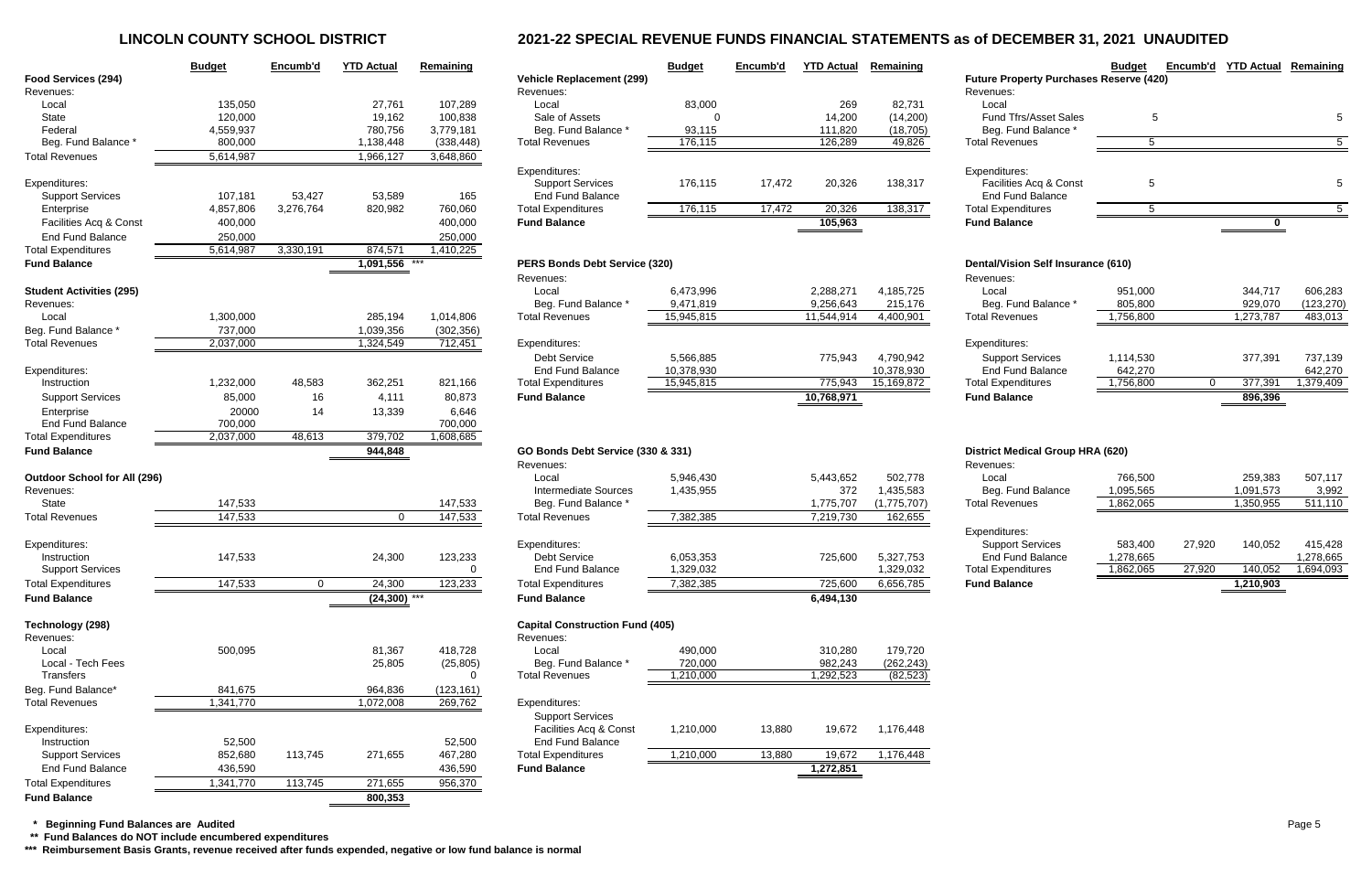### **LINCOLN COUNTY SCHOOL DISTRICT Bills & Claims Over \$5,000 2021-2022 Fiscal Year December 2021**

| Date                     | Payee                                   | <b>Description</b>                                |     | Amount       |
|--------------------------|-----------------------------------------|---------------------------------------------------|-----|--------------|
| 12/3/2021                | <b>AIR REPS</b>                         | <b>HVAC UNIT-ECC</b>                              | S.  | 13,344.00    |
| 12/3/2021                | <b>CARSON OIL COMPANY, INC</b>          | <b>FLEET &amp; HEATING FUEL</b>                   | \$  | 9,102.82     |
| 12/3/2021                | <b>CLACKAMAS CONSTUCTION, INC.</b>      | REMOVAL & DISPOSAL OF NHS GRANDSTANDS             | \$  | 28,474.35    |
| 12/3/2021                | <b>GLAS ARCHITECTS</b>                  | <b>FEMA GRANT PROPOSAL-F&amp;M</b>                | \$  | 12,160.00    |
| 12/3/2021                | <b>MVBOA</b>                            | <b>BASKETBALL OFFICIALS-TAHS, TOHS, &amp; WHS</b> | \$  | 21,155.00    |
| 12/3/2021                | OREGON COAST COMMUNITY COLLEGE          | DUAL CREDIT COURSES & RURAL TEACHER PROGRAM       | \$  | 45,858.30    |
| 12/3/2021                | PAULY, ROGERS AND CO., P.C.             | <b>JUNE AUDIT</b>                                 | \$  | 15,050.00    |
| 12/3/2021                | <b>PROCARE THERAPY</b>                  | SPEECH LANGUAGE PATHOLOGIST                       | \$  | 5,904.00     |
| 12/3/2021                | <b>SOLUTION TREE INC</b>                | PROFESSIONAL DEVELOPMENT                          | \$  | 11,984.00    |
| 12/3/2021                | <b>SOLUTIONS YES</b>                    | <b>MONTHLY CONTRACT SERVICES</b>                  | \$  | 6,656.33     |
| 12/3/2021                | <b>WOOZ FLOORING</b>                    | <b>FLOOR INSTALLATION-ECC</b>                     | \$  | 6,960.50     |
| 12/7/2021                | <b>PACIFIC POWER</b>                    | <b>UTILITIES</b>                                  | \$  | 16,780.44    |
| 12/10/2021               | AMERICAN ASSOC OF SCHOOL ADMINISTRATORS | PROFESSIONAL DEVELOPMENT                          | \$  | 25,000.00    |
| 12/10/2021               | <b>CARSON OIL COMPANY, INC</b>          | <b>BUS FLEET FUEL</b>                             |     | 12,131.11    |
| 12/10/2021               | FIRST STUDENT, INC.                     | <b>MONTHLY CONTRACT SERVICES-NOVEMBER</b>         |     | \$397,510.13 |
|                          |                                         | <b>ROOFING-NHS &amp; ARCADIA</b>                  |     |              |
| 12/10/2021               | JERRY PRATER CONSTRUCTION, INC.         |                                                   | \$  | 12,274.00    |
| 12/10/2021               | <b>NEWPORT NEWS-TIMES</b>               | FALL COMPASS NEWSLETTER PRINTING & MAILING        | \$  | 6,043.39     |
| 12/10/2021               | <b>SCHOLASTIC BOOK FAIRS - 8</b>        | <b>BOOK FAIR SUPPLIES-SCE</b>                     | \$  | 6,736.26     |
| 12/10/2021               | SODEXO, INC & AFFILIATES (CUST)         | <b>MONTHLY CONTRACT SERVICES</b>                  |     | \$167,184.31 |
| 12/10/2021               | UW COLLEGE OF EDUCATION                 | PROFESSIONAL DEVELOPMENT                          | \$  | 8,200.00     |
| 12/17/2021               | <b>CARSON OIL COMPANY, INC</b>          | <b>FLEET &amp; HEATING FUEL</b>                   | \$  | 23,791.48    |
| 12/17/2021               | <b>CLACKAMAS CONSTUCTION, INC.</b>      | <b>REMOVAL &amp; DISPOSAL OF NHS GRANDSTANDS</b>  | \$  | 71,435.65    |
| 12/17/2021               | <b>COMMUNITY SERVICES CONSORTIUM</b>    | 21-22 SSF PAYMENT                                 | \$  | 26,623.71    |
| 12/17/2021               | <b>EDDYVILLE CHARTER SCHOOL</b>         | <b>21-22 SSF PAYMENT</b>                          |     | \$198,908.65 |
| 12/17/2021               | <b>ESS WEST, LLC</b>                    | SUBSTITUTE PAYROLL SERVICE                        | \$  | 24,938.25    |
| 12/17/2021               | JASCO SUPPLY, LLC                       | WRAPPED TACKBOARD-OLE, TAHS, YVE, NMS, NHS, & F&M | \$  | 7,150.00     |
| 12/17/2021               | <b>KAJEET INC</b>                       | <b>BUS WIFI INSTALL &amp; SERVICE</b>             | \$  | 98,290.26    |
| 12/17/2021               | <b>MVBOA</b>                            | <b>BASKETBALL OFFICIALS-NHS</b>                   | \$  | 12,119.75    |
| 12/17/2021               | <b>RK CONSTRUCTION</b>                  | ROAD & PARKING LOT CONSTRUCTION-HOLLY FARM        | \$  | 52,902.97    |
| 12/17/2021               | SILETZ VALLEY CHARTER SCHOOL            | 21-22 SSF PAYMENT                                 |     | \$165,161.51 |
| 12/17/2021               | SODEXO, INC & AFFILIATES (CAFE)         | MONTHLY CONTRACT SERVICES                         |     | \$181,427.69 |
| 12/17/2021               | <b>SYNERGY SECURITY SOLUTIONS</b>       | ANNUAL FIRE INSPECTIONS & MONITORING              | \$. | 11,767.00    |
| 12/17/2021               | <b>WOODWIND &amp; BRASSWIND</b>         | <b>BAND INSTRUMENTS &amp; SUPPLIES-NHS</b>        | Ş   | 18,459.00    |
| 12/23/2021               | <b>COPELAND LUMBER YARDS, INC</b>       | <b>VARIOUS SUPPLIES</b>                           | \$  | 5,980.43     |
| 12/23/2021               | DH GOEBEL, ARCHITECT                    | ARCHITECTURAL SERVICES-NHS & YVE                  | \$  | 6,090.00     |
| 12/23/2021               | <b>ESS WEST, LLC</b>                    | SUBSTITUTE PAYROLL SERVICE                        | \$  | 6,480.92     |
| 12/23/2021               | <b>GLAS ARCHITECTS</b>                  | ARCHITECTURAL SERVICES FOR NEW GYM-YVE            | \$  | 49,494.06    |
| 12/23/2021               | <b>NEIGHBORS FOR KIDS</b>               | <b>21ST CENTURY PROGRAM</b>                       | \$  | 6,200.00     |
| 12/24/2021               | <b>EDDYVILLE CHARTER SCHOOL</b>         | SIA SERVICES & ESSER CLAIMS                       | Ş.  | 52,408.89    |
| 12/28/2021               | <b>NORTHWEST NATURAL</b>                | UTILITIES                                         | \$  | 26,549.66    |
| 12/31/2021               | <b>AMAZON</b>                           | <b>VARIOUS SUPPLIES</b>                           | \$  | 21,973.23    |
|                          | <b>CENTRAL LINCOLN PUD</b>              | <b>UTILITIES</b>                                  |     |              |
| 12/31/2021<br>12/31/2021 |                                         | <b>PHONE SERVICE</b>                              | \$  | 38,116.84    |
|                          | <b>CENTURYLINK (Q)</b>                  |                                                   | \$  | 5,743.70     |
| 12/31/2021               | CITY OF LINCOLN CITY UTILITY            | <b>UTILITIES</b>                                  | \$  | 5,014.72     |
| 12/31/2021               | <b>CITY OF NEWPORT</b>                  | <b>UTILITIES</b>                                  | \$  | 8,262.98     |
| 12/31/2021               | <b>CITY OF TOLEDO</b>                   | UTILITIES                                         | \$  | 9,367.93     |
| 12/31/2021               | <b>COASTCOM, INC</b>                    | <b>ETHERNET SERVICE</b>                           | \$  | 7,907.31     |